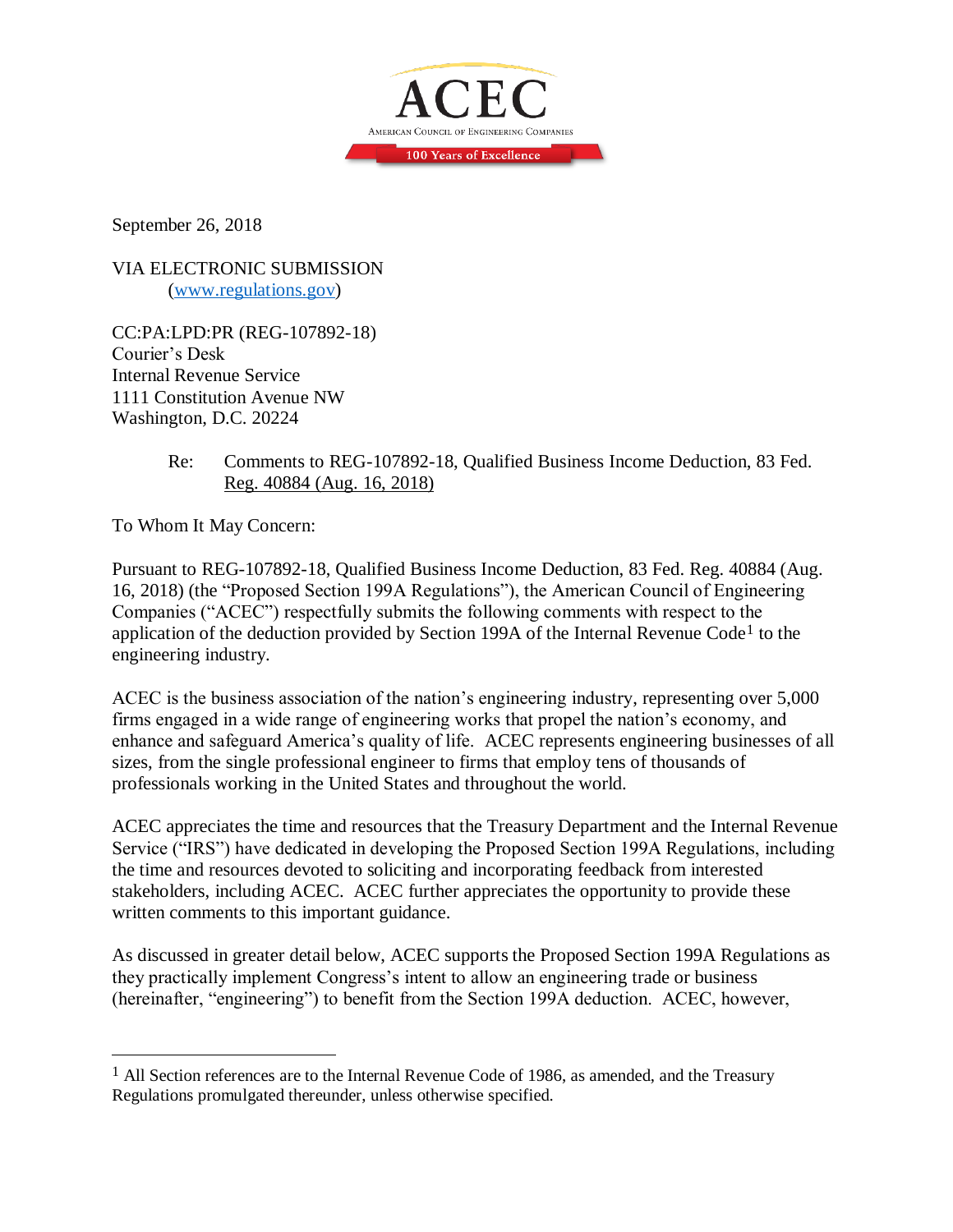believes that an appropriate technical correction should be considered by the Congress to fully effectuate this intent.

## I. Statutory and Regulatory Framework

A. General

Subject to certain qualifications and limitations, Section 199A, as enacted by Public Law 115-97 (Dec. 22, 2017) (commonly referred to as the "Tax Cuts and Jobs Act" or "TCJA"),2 provides a deduction of up to 20 percent of qualified income from a domestic trade or business ("qualified business income") operated as a sole proprietorship or through a partnership, S corporation, trust or estate.3 For purposes of the deduction, qualified business income must be with respect to a "qualified trade or business," which is defined as any trade or business other than (i) a specified service trade or business ("SSTB"), or (ii) the trade or business of performing services as an employee.<sup>4</sup>

B. "Specified Service Trade or Business" As Defined in the Senate-Passed Bill

An SSTB was originally defined in the version of the TCJA that passed the Senate<sup>5</sup> as follows:

The term "specified service trade or business" means any trade or business involving the performance of services described in section 1202(e)(3)(A), including investing and investment management, trading, or dealing in securities . . . , partnership interests, or commodities . . . . <sup>6</sup>

Importantly, (i) the Senate bill incorporated Section  $1202(e)(3)(A)$  without modification in defining an SSTB, and (ii) Section  $1202(e)(3)(A)$  explicitly references "engineering."<sup>7</sup> As a

 $3$  I.R.C. § 199A(a).

 $\overline{a}$ 

<sup>4</sup> I.R.C. §§ 199A(c)(1), 199A(d)(1). For purposes of this analysis, it is assumed that the taxable income threshold and de minimis exceptions from the application of the SSTB limitation do not apply. I.R.C. § 199A(d)(3); Prop. Treas. Reg. § 1.199A-5(c)(1).

5 The version of the TCJA that the House of Representatives initially passed did not include the Section 199A deduction, but rather featured a reduced tax rate on certain qualified business. H.R. 1, § 1004, as passed by the House of Representatives on November 16, 2017. The Conference Committee did not adopt this provision, instead following the Senate version of H.R. 1, with modifications, as discussed below. *See* H. Rep. No. 115-446, at 22 (Dec. 15, 2017) (Conf. Rep.) ("The Conference Report follows the Senate amendment with modifications.").

6 *See* H.R. 1, § 11011, as passed by the Senate on December 2, 2017.

<sup>7</sup> Section 1202(e)(3)(A) defines the term "qualified trade or business" for purposes of that section as "any trade or business involving the performance of services in the fields of health, law, *engineering*, architecture, accounting, actuarial science, performing arts, consulting, athletics, financial services, brokerage services, or any trade or business where the principal asset of such trade or business is the reputation or skill of 1 or more of its employees" (emphasis added).

<sup>2</sup> Section 199A was subsequently amended by the Consolidated Appropriations Act, 2018, P.L. 115-141 (Mar. 23, 2018).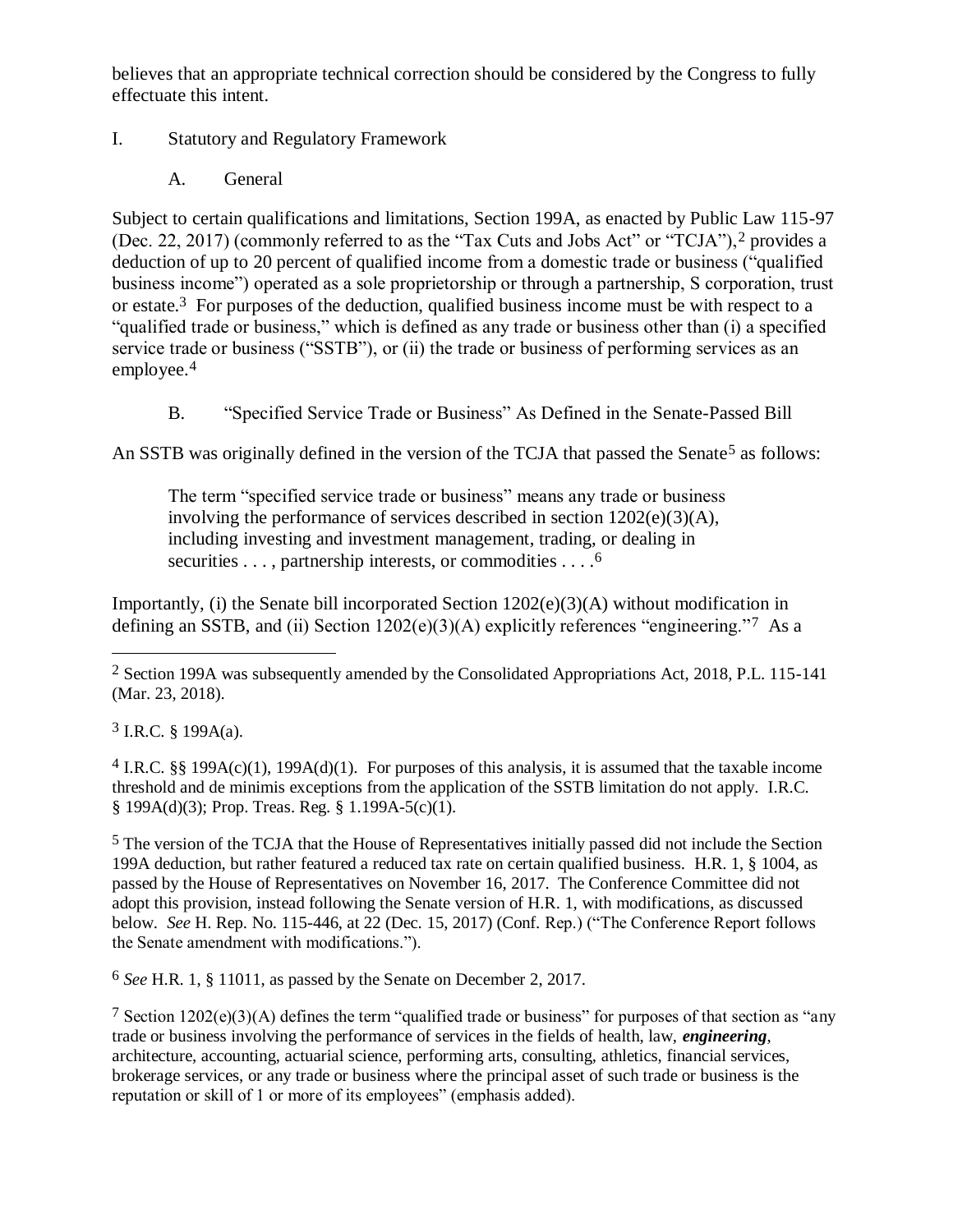result, under the Senate-passed bill, engineering would have been considered an SSTB ineligible for the Section 199A deduction.8

C. "Specified Service Trade or Business" As Defined in the Enacted Bill

As a result of the conference agreement to the TCJA, Section 199A(d)(2), as enacted by Section 11011 of TCJA, contained an important amendment to the definition of an SSTB:

any trade or business—

(A) which is described in section 1202(e)(3)(A) **(applied without regard to the words "engineering, architecture,")** or which would be so described if the term "employees or owners" were substituted for "employees" therein, or

(B) which involves the performance of services that consist of investing and investment management, trading, or dealing in securities . . . , partnership interests, or commodities . . . .<sup>9</sup>

As stated in the Conference Report to the TCJA (the "TCJA Conference Report"), the purpose of this modification was to exclude engineering from the definition of an SSTB:

The conference agreement modifies the definition of a specified service trade or business in several respects. **The definition [of an SSTB] is modified to exclude engineering and architecture services**, and to take in to account the reputation or skill of owners.10

Thus, as a result of the conference agreement modifying the definition of Section  $1202(e)(3)(A)$ to exclude engineering for purposes of defining an SSTB under Section 199A, engineering is excluded from the definition of an SSTB such that it qualifies for the Section 199A deduction.

II. The Proposed Section 199A Regulations Practically Implement Congressional Intent to Allow Engineering to Qualify for the Section 199A Deduction

The Proposed Section 199A Regulations practically implement Congressional intent as discussed in the TCJA Conference Report to allow income derived from an engineering business to qualify for the Section 199A deduction.

A. Application of the SSTB Definition to Engineering

Pursuant to Section 199A(d)(2), Prop. Treas. Reg. § 1.199A-5(b) defines an SSTB as any trade or business involving the performance of services (i) in one or more of the fields of health, law

99 I.R.C. § 199A(d)(2) (emphasis added)

<sup>8</sup> *See* "Reconciliation Recommendations Pursuant to H. Con. Res. 71," S. Rpt. 115-20, at 378 (Dec. 1, 2017) (S. Fin. Comm. Rep.).

<sup>10</sup> *See* H. Rep. No. 115-446, at 22 (Dec. 15, 2017) (Conf. Rep.) (emphasis added).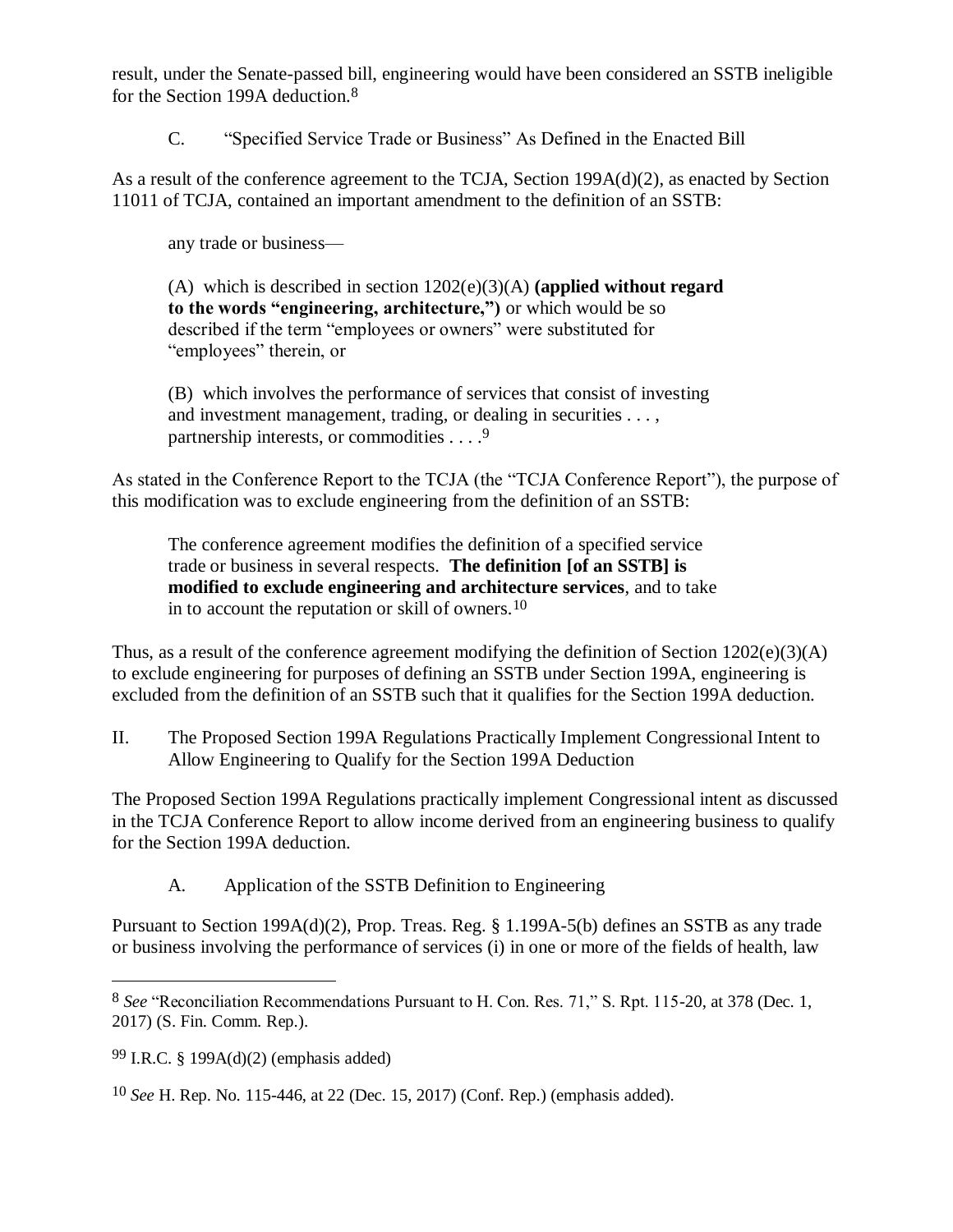accounting, actuarial science, performing arts, consulting, athletics, financial services, brokerage services, investing and investment management, trading or dealing in securities, partnership interests or commodities (collectively, "Enumerated SSTBs") and (ii) any trade or business in where the principal asset of such trade or business is the reputation or skill of one or more of its employee or owners ("Reputation or Skill SSTBs").<sup>11</sup> Prop. Treas. Reg. § 1.199A-5(b)(2)(xiv) defines a Reputation or Skill SSTB as limited to any trade or business that receives (i) income from endorsements; (ii) income derived from the use of an individual's image, likeness, name, signature, voice, trademark or other symbol associated with the individual's identity; or (iii) income for making a personal appearance.<sup>12</sup>

Based on the application of this definition of an SSTB, it is clear that engineering is not an SSTB.13 As an initial matter, based on the explicit exclusion of "engineering" from the definition found in Section 199A(d)(2)(A), engineering is not an Enumerated SSTB. Similarly, under Prop. Treas. Reg.§ 1.199A-5(b)(2)(xiv), engineering could not be a Reputation or Skill SSTB as engineering consists of income from the performance of professional services, rather than income from endorsement, licensing or appearance activities.14

B. An Example in the Proposed Section 199A Regulations Confirms That Engineering is Not an SSTB

The conclusion that engineering is not an SSTB (either as an Enumerated SSTB or a Reputation or Skill SSTB) is confirmed by an example contained in Prop. Treas. Reg. § 1.199A-5(d). As noted above, for purposes of the Section 199A deduction, qualified business income must be derived from a "qualified trade or business," which is defined as any trade or business other than (i) an SSTB, or (ii) the trade or business of performing services as an employee.<sup>15</sup> In this regard, pursuant to Section 199A(d)(1)(B), Prop. Treas. Reg. § 1.199A-5(d)(3) provides detailed rules and examples in defining the trade or business of performing services as an employee, including rules and examples regarding the treatment of former employees to address potentially abusive

<sup>11</sup> *See also* 83 Fed. Reg. at 40896; TCJA Conference Report, at 223.

<sup>12</sup> *See* 83 Fed. Reg. at 40899 ("In sum, the Treasury Department and the IRS believe that the 'reputation or skill" clause as used in section 199A was intended to describe a narrow set of trades or businesses, not otherwise covered by the enumerated specified services, in which income is received based directly on the skill and/or reputation of employees or owners.")

<sup>13</sup> *See* Davison, Architects, Engineers Will Get Pass-Through Tax Break: Official," Bloomberg BNA Daily Report for Executives (Feb. 5, 2018) ("engineers will qualify for a 20 percent deduction on their business income after confusion about whether those businesses count for the new tax break afforded to pass-throughs, a Treasury official said").

<sup>&</sup>lt;sup>14</sup> It should be noted that engineering trade or businesses, similar to other professional service trade or businesses, frequently incorporate the name of their owners into the names of their businesses (for example, Jones Engineering Company or Smith Engineering Company). The naming of businesses in such a manner, absent the presence of related endorsement, licensing or appearance income, does not result in a trade or business qualifying as a Reputation or Skill SSTB under Prop. Treas. Reg. § 1.199A- $5(b)(2)(xiv).$ 

<sup>15</sup> I.R.C. § 199A(d)(1). *See also* Prop. Treas. Reg. § 1.199A-5(a)(3).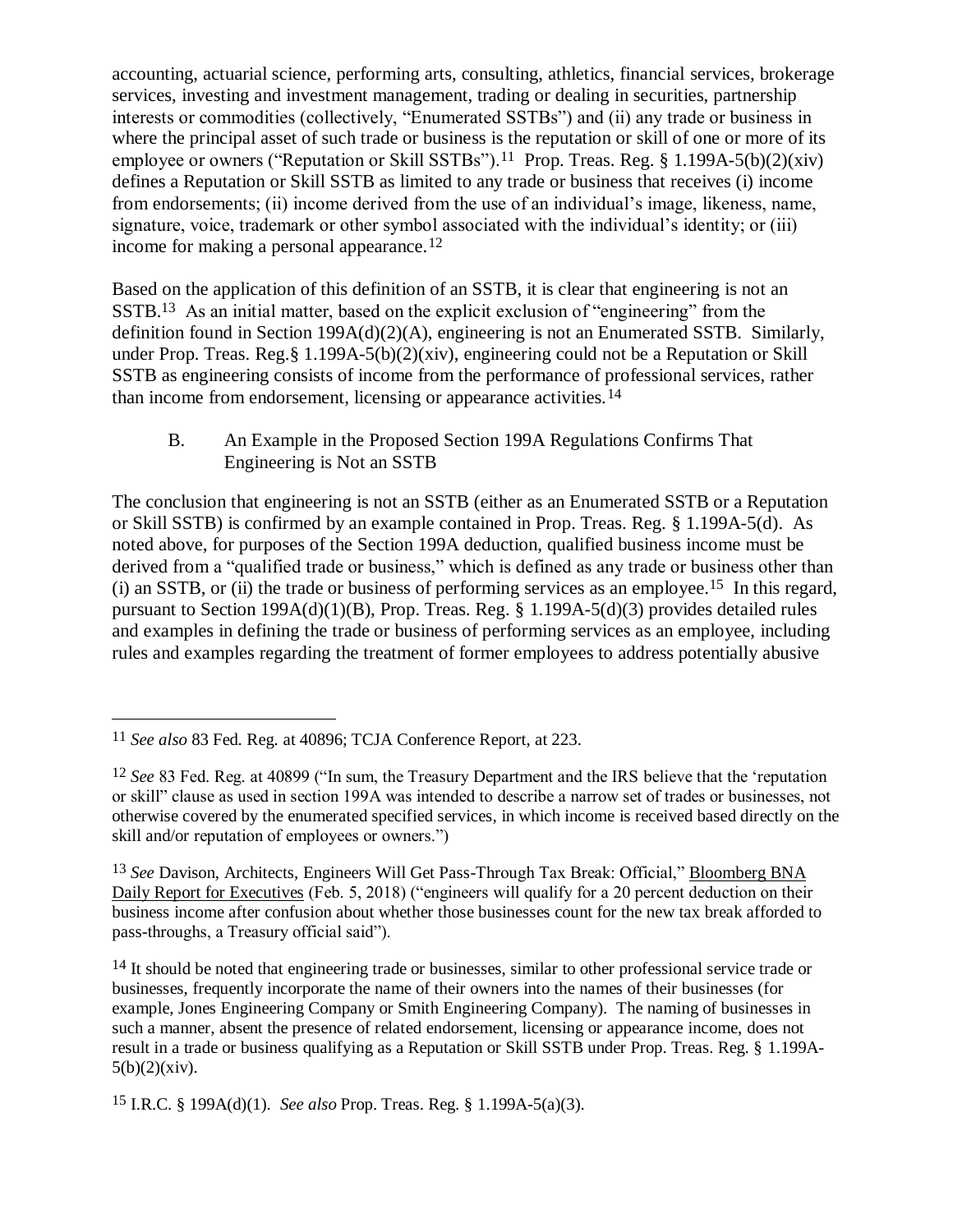situations in which a business arrangement is changed with respect to a former employee in order secure treatment as a "qualified trade or business."<sup>16</sup>

Example 3 to Prop. Treas. Reg. § 1.199A-5(d)(3)(ii) addresses a fact pattern in which a longstanding individual engineer employee of an engineering firm is admitted as a partner in the firm. The examples is used to demonstrate the need to determine if the individual engineer is treated as (i) still in the trade or business of performing services as an employee for the engineering firm (and, therefore, not in a "qualified trade or business" and not eligible for the Section 199A deduction), or (ii) a bona fide partner in the engineering firm who shares in the overall net profits and losses of the enterprise (and, therefore, participates in a "qualified trade or business" eligible for the Section 199A deduction).

Underlying the example is the important and correct assumption that engineering is a qualified trade or business and not an SSTB. The example would be rendered meaningless if engineering were an SSTB because it would result in a loss of the Section 199A deduction under either scenario posited in the example (*i.e.*, the employee being treated in the trade or business of performing services as an employee or the employee being treated as a bona fide partner in an SSTB). Thus, this underlying assumption in Example 3 confirms the analysis contained above that engineering is not an SSTB.

III. An Appropriate Technical Correction Should Be Considered by the Congress to Fully Effectuate Congressional Intent

As noted above, ACEC supports the Proposed Section 199A Regulations as they practically implement Congressional intent in allowing engineering to qualify for the Section 199A deduction. As noted above, that conclusion is based on an application of the Proposed Section 199A Regulations to determine that engineering is not an Enumerated SSTB or a Reputation or Skill SSTB. This conclusion is based on (i) the *per se* exclusion of engineering from the list of Enumerated SSTBs based on the statutory language of Section 199A(d)(2)(A), and (ii) a determination that as a practical matter engineering is not a Reputation or Skill SSTB given the income flows associated with engineering. It is important to note, however, that the underlying legislative history to Section 199A provides that engineering qualifies on a *per se* basis for the Section 199A deduction and that it is excluded not only from the list of Enumerated SSTBs but also from the application of the Reputation or Skill SSTB test.

Specifically, as discussed in greater detail above, the conference agreement to TCJA modified the definition of an SSTB. As noted in the TCJA Conference Report, "[t]he definition [of an SSTB] is modified to exclude engineering and architecture services  $\dots$ ."<sup>17</sup> This language clearly evidences Congressional intent to provide for a *per se* exclusion of engineering from the definition of an SSTB such that income derived from engineering *per se* qualifies for the Section 199A deduction.

<sup>16</sup> *See* 83 Fed. Reg. at 40901 ("Section 199A provides that the trade or business of providing services as an employee is not eligible for the section 199A deduction. Therefore, taxpayers and practitioners noted that it may be beneficial for employees to treat themselves as independent contractors or as having an equity interest in a partnership or S corporation in order to benefit from the deduction under section 199A.").

<sup>17</sup> TCJA Conference Report, at 223.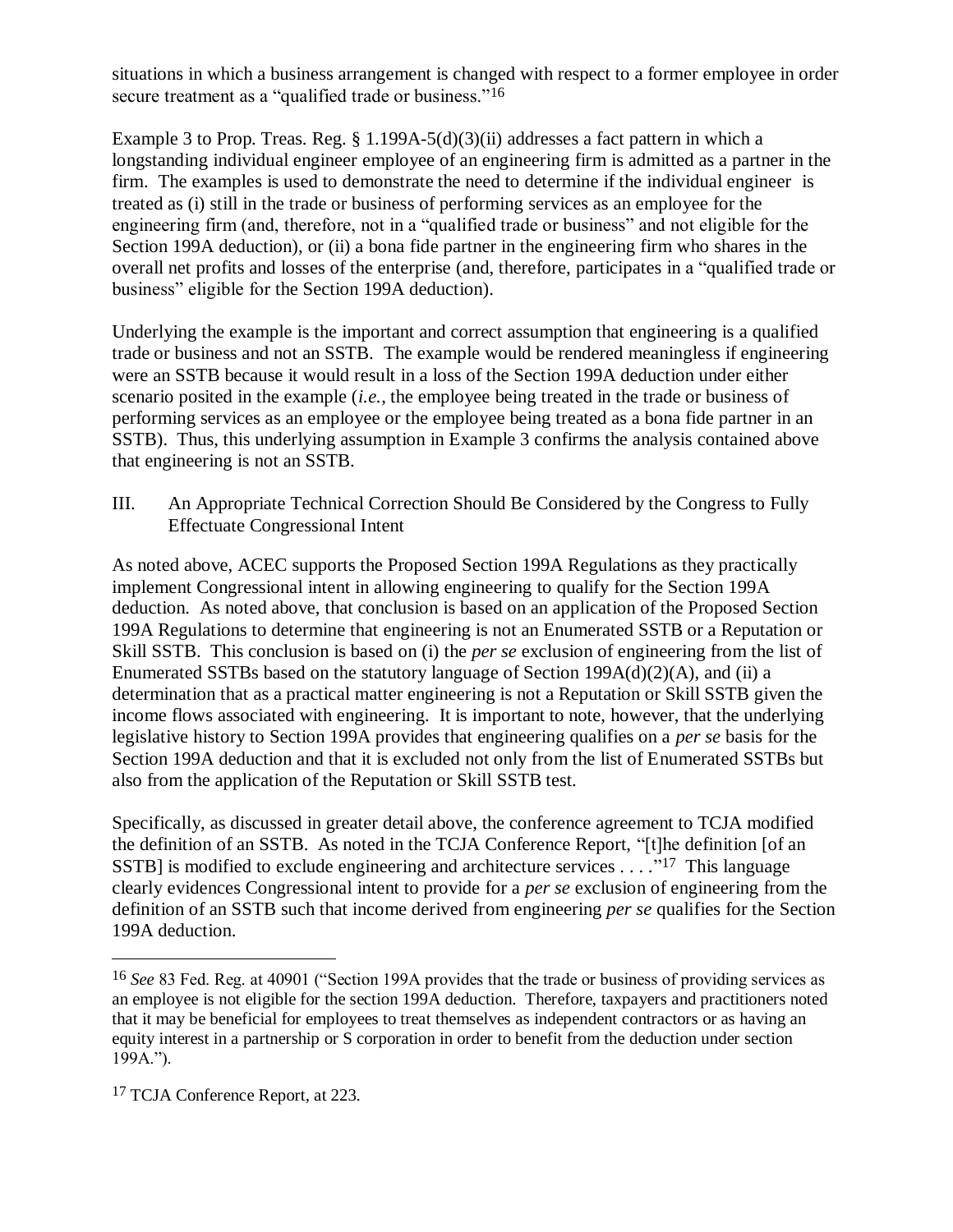In implementing this Congressional intent, Treasury and the IRS proposed guidance with respect to Enumerated SSTBs that specifically incorporates the statutory exclusion for engineering. However, Treasury and the IRS did not incorporate a similar exclusion into the guidance with respect to Reputation or Skill SSTBs, resulting in the requirement that the Reputation or Skill SSTB test be applied to engineering. As discussed in greater detail above, the application of the Reputation or Skill SSTB test of the Prop. Treas. Reg.  $\S 1.199A-5(b)(2)(xiv)$  will result in engineering not being treated as a Reputation or Skill SSTB. However, the application of the test itself is inconsistent with Congressional intent to exclude engineering from both the Enumerated SSTB and Reputation or Skill SSTB tests and provide a *per se* exclusion from the definition of an SSTB, such that qualifying business income derived from engineering *per se* qualifies for the Section 199A deduction. Stated differently, subjecting engineering to the Reputation or Skill SSTB test is clearly contrary to Congressional intent "to exclude engineering . . . services" from the definition of an SSTB such that engineering *per se* qualifies for the Section 199A deduction.18

Therefore, consistent with Congressional intent, an appropriate technical correction should be considered to provide the *per se* exclusion of engineering from the definition of an SSTB that Congress intended. Such technical correction could be implemented through a specific statutory exclusion for engineering from the Reputation or Skill SSTB test.19 Although as a practical matter the enactment of such a technical correction may not have any impact given that engineering will not be treated as a Reputation or Skill SSTB if the Treasury and IRS adopted final regulations similar to the Proposed Section 199A Regulations, it nonetheless is important to ensure that the statutory language of the provision is consistent with the underlying legislative intent. This would be especially true if there are adverse changes to the Proposed Section 199A Regulations upon their finalization or an adverse application and enforcement of such regulations by the IRS.

\* \* \* \*

<sup>&</sup>lt;sup>18</sup> Despite the clear Congressional intent, the lack of an engineering-specific exclusion from the statutory Reputation or Skill SSTB definition has created uncertainty as to its application. *See, e.g.,* Davison, "Confused About The New Pass-Through Deduction? So Is Your Lawyer," Bloomberg DNA Daily Tax Report (Jan. 2, 2018); New York State Bar Association Tax Section, Report on Section 199A, at 5, 12 (Mar. 23, 2018).

<sup>&</sup>lt;sup>19</sup> Specifically, Section 199(d)(2)(A) should be modified to provide the following bolded language as follows "which is described in Section 1202(e)(3)(A) (applied without regard to the words "engineering, architecture,") or which would be so described if the words "employees or owners *other than engineering or architecture*" were substituted for "employees" therein."